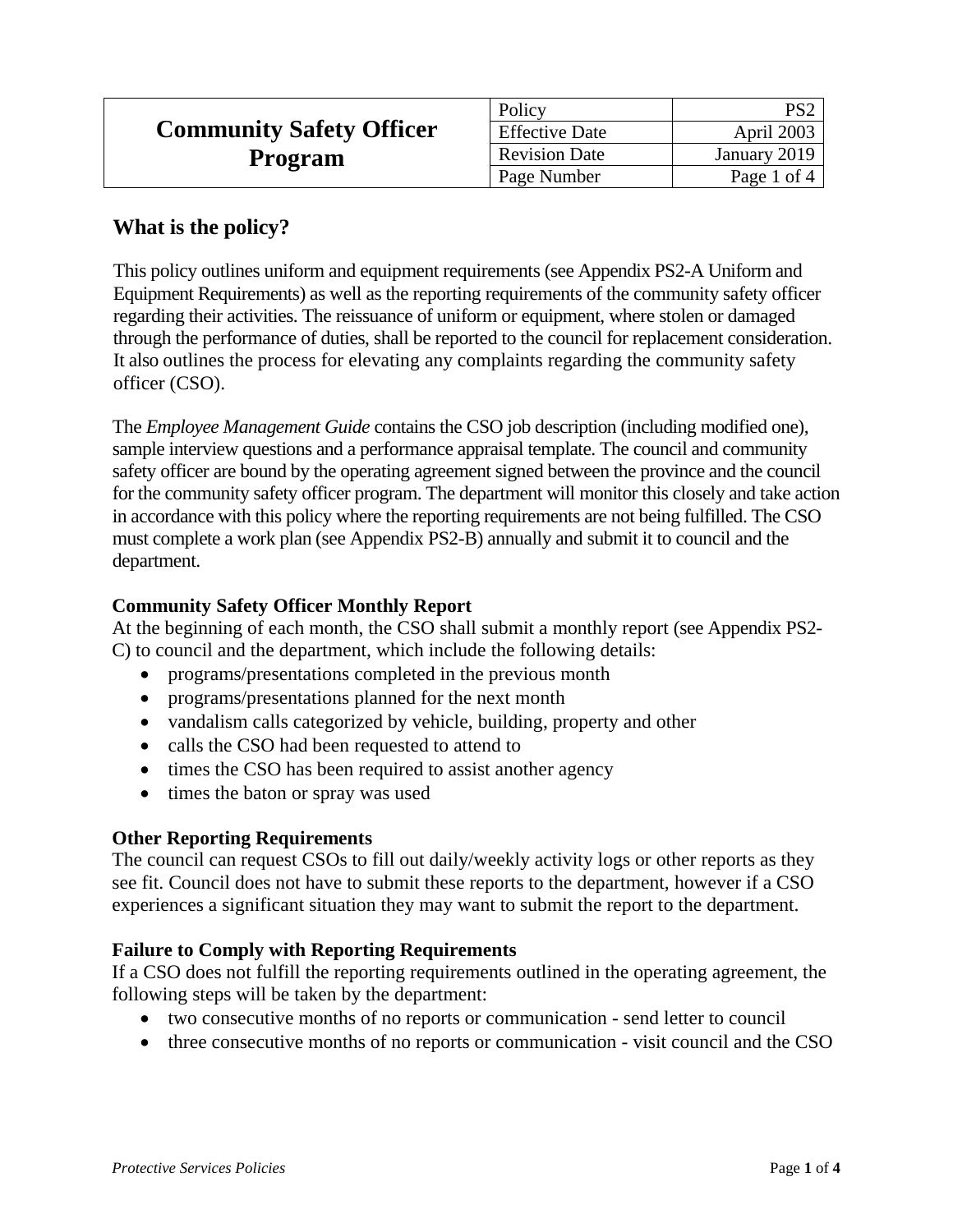- four consecutive months of no reports or communication write letter to council advising that the CSO program funds will be removed from the community, if the problem is not immediately rectified
- five consecutive months the CSO program funds will be removed and the council will have to bring forth a business case to the department in order to reinstate this program and how they plan to ensure it is maintained

The department may eliminate the CSO program in a community, if a CSO repeatedly fails to adhere to reporting timelines and requirements.

### **Complaints**

If a complainant has difficulty writing their complaint they may contact the department who can provide assistance. The complainant will be responsible for signing and submitting the complaint per the process outlined in the operating agreement. When a written complaint is received by the council or council's representative, it must immediately be forwarded to the department. The council can request the department to participate in the complaint process.

#### **Restricted Weapons (baton and spray)**

The use and storage of pepper spray as defined by the Pest Control Products Act of Canada as it pertains to the Pest Control Products Regulations subsection 34(2) and baton used in conjunction with the Community Safety Officers Regulation and the CSO training approved by Manitoba Justice are strictly monitored by the council and the department. If a theft or loss of the baton or spray occurs, the CSO must immediately report it to the council and the RCMP. If the baton or spray needs to be reissued it must be reported to the council.

When the CSO successfully completes training and receives spray and baton use certification, the CSO will be provided with a spray and baton which they may be required to be used in the course of the job. The CSO should make every reasonable and practicable effort to avoid and diffuse situations before making use of the baton or spray.

When the CSO uses the baton or spray, a supplemental report (see Appendix PS2-D) must be sent to the council within 24 hours of the incident (unless a justifiable explanation is provided). More than one page can be used, if necessary. The CSO would report:

- the events leading up to the use of the spray or baton
- any injuries sustained by the CSO or any other person by use of the spray or baton
- what the CSO did after the spray or baton was used
- whether the RCMP were notified (situation based)
- all other pertinent information

If the CSO uses the baton or spray and does not submit a supplemental report within 24 hours of the incident (unless a justifiable explanation is provided) or a supplemental report is not received and the department can verify a spray or baton use occurrence, the department may suspend the program pending further investigation.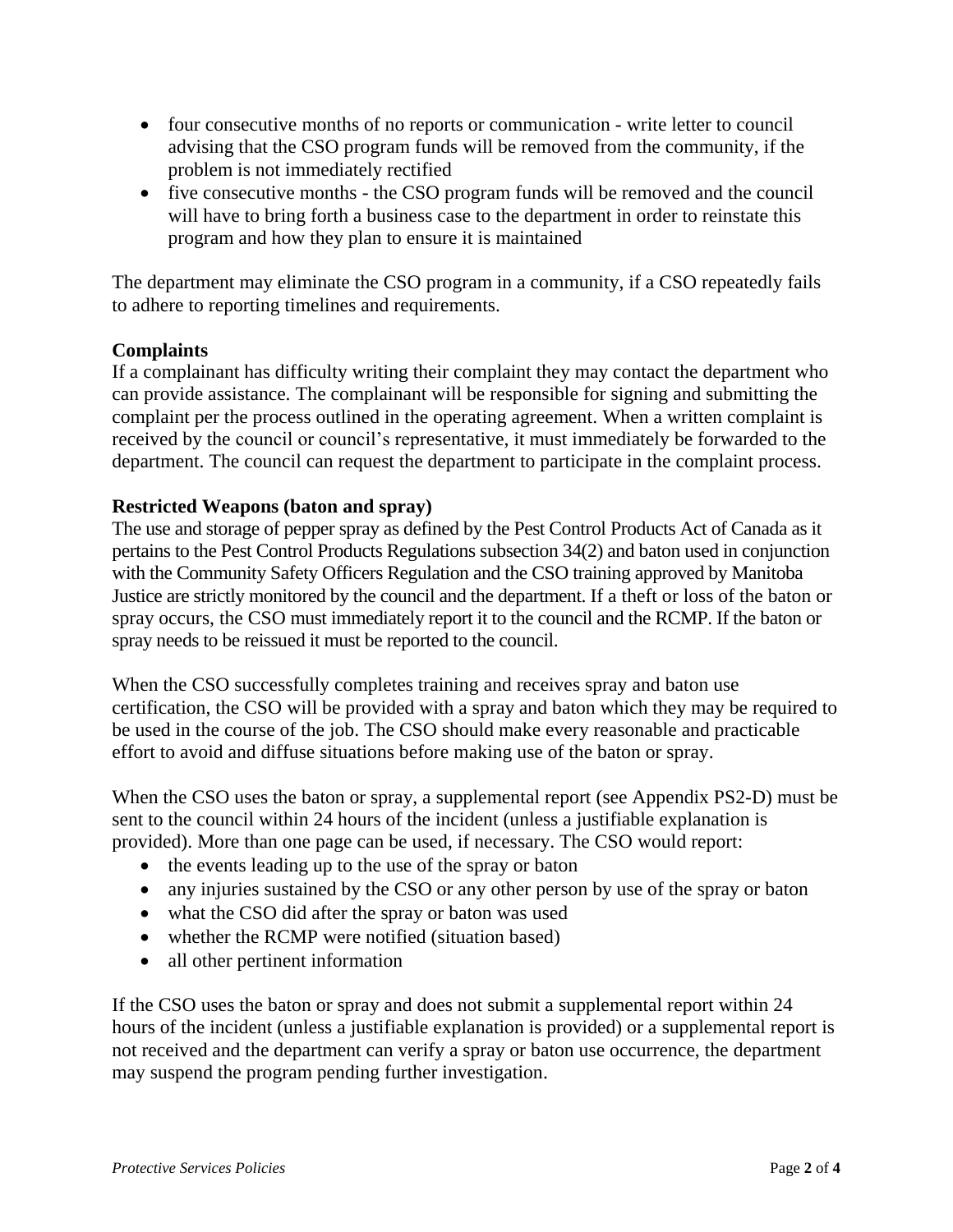Within 14 days of the incident, the CSO will debrief with the council. Multiple baton/spray usage situations may warrant further investigation and/or actions by the department, Manitoba Justice or the RCMP.

When on duty, the CSO will not allow any other person to touch or handle the baton or spray. When not on duty, the CSO will ensure the baton and spray are locked away in a secure area not accessible by the public.

## **Community responsibilities**

- The council will supply all new CSOs with the uniform issue and equipment requirements and ensure an annual review of the equipment inventory.
- The council will ensure the CSO completes and submits a work plan annually (see Appendix PS2-B). A copy of the work plan must be sent to the department.
- The council will ensure receipt at the beginning of each month of the CSO monthly report (see Appendix PS2-C). A copy of the monthly report must be sent to the department each month.
- The council will ensure that any investigation conducted as a result of a complaint received is fair and transparent and that the department is made aware of all complaints.
- The council will ensure the CSO is provided with a safe, lock box or other secure means of storing the baton and spray.
- The council will ensure the storage area of the baton and spray is private and not accessible by the public.
- The council will ensure only a fully trained CSO may possess the baton and spray at any time. Where use of the baton/spray has occurred, the council will ensure the supplemental report received by the CSO is forwarded to the department.
- The council will assume full responsibility for the secure storage of the baton and spray if the CSO is operating in a modified role or the position is vacant.
- The council will ensure a CSO working in a modified capacity does not work later than 10 p.m.
- The council will develop a check-in system for the CSO.
- The council will ensure emergency provisions are available in the CSO vehicle (emergency preparedness kit).